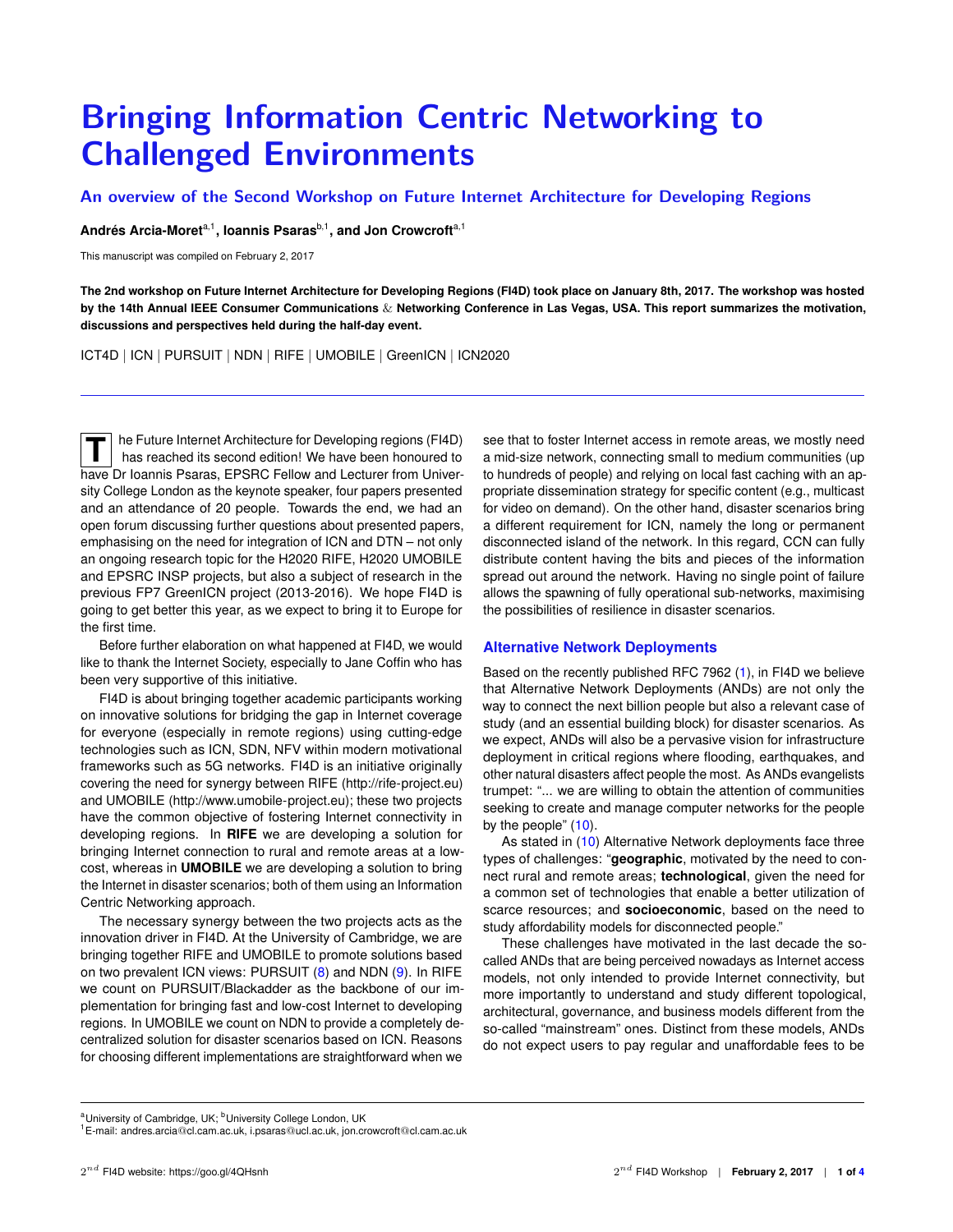connected and make use of the Internet. As AND is quite a recent concept and approach, we believe that they can also be unusually defined by what they are not! They guarantee openness and privacy by not being conceived top-down and not being controlled by a central authority (who could eventually intervene communication). Moreover, they have no infrastructure with substantial investment. However, these restrictions do not impose a limitation in scalability, as GUIFI.net[\\*](#page-0-0) (in Catalunya, Spain), the largest Alternative Network in the world, can account for it.

GUIFI.net being a partner of RIFE is the best example of what an Alternative Network can expect if the correct topology, motivation and governance models meet in one place. Nowadays, and after 10+ years of life, GUIFI has more than 30,000 active nodes, more than 60,000 Km of wireless links and is currently generating traffic of 5 Gbps. At the socio-economic scale, GUIFI has incubated more than 25 SMEs creating hundreds of direct jobs, and even more indirect jobs. Also, more importantly, it has promoted a selfsustainable model counting on hundreds of volunteers and public administrators willing to commit to working for the community.

Although GUIFI.net is hosted in a country in which the digital divide is almost non-existent, it is a guiding light to develop selfsustainable models that could help in the bridging of the digital divide to developing regions; thereby increasing the availability and affordability of the network infrastructure. Moreover, we expect ANDs helping with the digital illiteracy, promoting changes in the regulatory framework for the masses and popularising content and services - what, by the way, is a suitable approach to hosting ICN networks.

The inclusion of rural zones into the mainstream networks is one of the approaches being currently explored in RIFE. We are investigating the growth and conformation patterns of ANDs, as we see that they are most likely to be deployed around urban areas, which may act as centres of gravity. We further believe that Community Networks (CNs) are the most suitable type of AN to follow this pattern.

As discussed in the RFC 7962, successful CNs (e.g., GUIFI) have been conceived so that participants can have the freedom to use the network for any purpose while at the same time respecting their fellow networkers, and dispose of a self-contained set of rights on the whole infrastructure guaranteeing a stable governance. In a nutshell, these rights include (see [\(1\)](#page-3-2) for more information): the right of understanding the network and its design principles, the right of offering services on people's terms, and the right to be part of the network so as to extend the service under the same conditions. In this context, the Ostrom principles have provided further guidance on the governance of the common pool of resources (CPR) [\(11\)](#page-3-5), which we consider one of the main challenges in CNs as governance structure can depend on the culture.

All in all, we should keep in mind that Alternative Networks are mainly intended to guarantee a distributed administration to serve rural underserved areas and disconnected network islands, most likely through wireless technologies in unlicensed portions of the spectrum.

## **The RIFE Approach to Efficient Information Dissemination in Alternative Networks**

The Architecture for an Internet for Everybody (RIFE) is a Horizon 2020 project working along three main axes.

**Socio-economic**. We are investigating new ways of directly benefiting the community providing affordable technology solutions. We have developed a value network configuration approach by analysing and putting together all the necessary basic pieces given different possible technological approaches to initiate a RIFE-like network in developing regions [\(2\)](#page-3-6). We expect to evaluate this approach in the Camp de Tarragona community in Spain, which has been recently chosen to be the host of our field trial in RIFE, benefiting more than 10.000 people from one city and several towns.

**Affordability**. In RIFE we are integrating several technologies aimed to facilitate affordable access, by minimising deployment costs and opportunistically maximising the use of networking resources. This is why we are integrating into RIFE the SCAMPI Delay Tolerant Network solution [\(12\)](#page-3-7), elaborating new low-cost network access plans through satellite (with AVANTI), and leveraging on Alternative Network Deployments (aka Community Networks) not only to lower costs but also to provide new governance structures that empower communities with technology and knowledge.

**Scalability**. As we are leveraging our solution in PUR-SUIT/Blackadder implementation, we need to address the inherent limitations of routing and governance. We are extending the linkaddressing strategy to increase the number of addressable links within a PURSUIT network. This extension allows us, in turn, to realise a different governance model, allowing different stakeholders to have independence in their routing strategy. However, in the end, conflicting interests can be reconciled through a distributed approach of topology management [\(3\)](#page-3-8).

In RIFE we see unique opportunities to have open testbeds relying on ANDs to tests not only large systems such as PUR-SUIT/ICN but also simpler protocols and networking approaches (e.g., new congestion control protocols). These testbeds are easily extensible since they can be implemented using overlay networks. Finally, we expect to see shortly expedited and efficient governance models fostered by ANDs having network managers that, contrary to mainstream network approaches (in governance), facilitate the deployment of local services and extensions of the Alternative (and Community) Networks.

*Challenges on Inter-domain Forwarding and Privacy.* PUR-SUIT ICN focuses on *dissemination strategies* as a key concept for tackling the efficient dissemination of information - thus RIFE leverages on this concept to further increase scalability and address privacy requirements. In RIFE, we are designing the **Zoning** and **Inter-Zoning** dissemination strategies that enable not only having larger networks under a single domain, but also allowing independent communities and operators to co-exist in different domains; hopefully, also promoting self-sustainability as ANDs can enable competition among providers through the generation of value. RIFE Inter-Zoning dissemination strategy will allow independent organizations and operators to provide the backhaul service while guaranteeing privacy (e.g., concealing their topology) through the introduction of a distributed topology management function and adaptable link-labelling strategies.

## **Information Centricity for Local Community Networks and Disaster Management**

Soon after the establishment of Information-Centric Networks as an active topic of research, the community realised that ICN could bring significant benefits in mobile communications. In 2013, leading partners in the ICN area from Europe and Japan came together

<sup>\*</sup><https://guifi.net/en>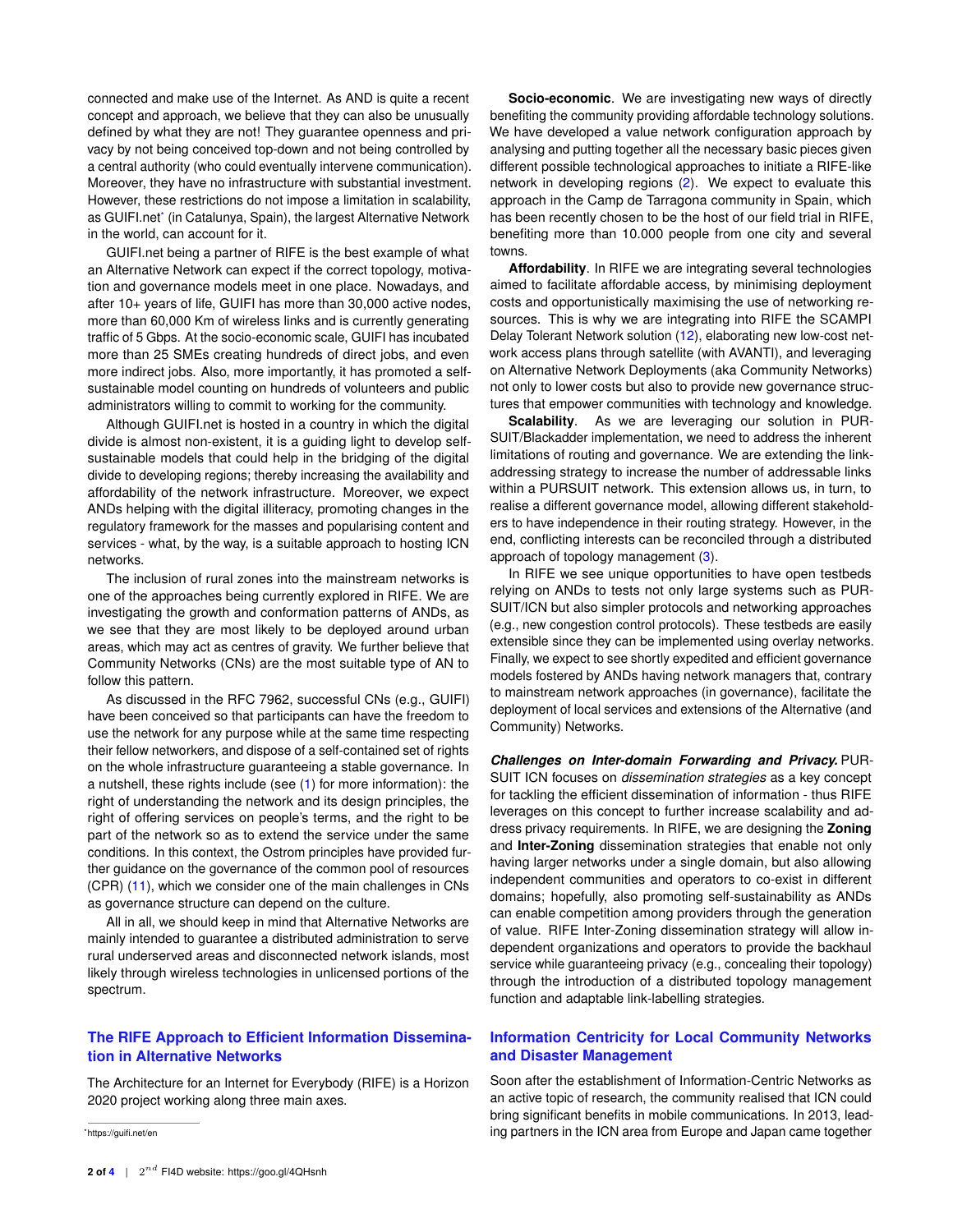to form a consortium for the GreenICN project (Architecture and Applications for Green Information Centric Networking). The collaborative EU FP7/JP NICT project focused on two exemplary use-cases: i) disaster management and ii) mobile video delivery. The Great East Japan Earthquake in 2011 has forced the Japanese government to set new targets for communication networks. Among others, there was a strict requirement to reduce the network's power consumption by 20% in normal days and by 40% after disasters.

The consortium produced several solutions on this direction, some of which were presented or discussed during the FI4D workshop [\(13–](#page-3-9)[16\)](#page-3-10). Intrinsically, these solutions perfectly fit ANDs, and were the spin during the FI4D workshop. Although the solutions presented and discussed were based largely on the NDN paradigm, their validity is not limited to NDN's operational principles. For instance, "Name-Based Replication" (NREP) is based on the concept of "Information-Centric Connectivity" (ICCON) [\(17\)](#page-3-11). According to this concept, mobile users connect and pair with other users or Access Points (APs) that are likely to have the requested content. Results, indeed, show great performance improvement compared to content-agnostic connectivity. Exploiting this notion in the mobile domain results in replication of content among mobile devices (e.g., smartphones) based on the name (and properties or even cryptographic hash) of the content that is being disseminated. Apart from cache-hit rate and successful dissemination benefits, NREP results in reduced energy consumption, as it replicates (or connects according to ICCON) only content that is of interest.

*The UMOBILE Approach for Disaster Management.* Universal, mobile-centric and opportunistic communications architecture (UMOBILE) is a Horizon 2020 project developing an architecture that integrates the principles of Delay Tolerant Networking (DTN) and Information Centric Networking (ICN) in a common framework.

UMOBILE utilizes the benefits of both ICN and DTN to enable resource exploitation at minimal bandwidth, opportunistic access to information and more localized access to information through novel caching strategies.

UMOBILE focuses on assisting users in getting access to the content they want or content that may be of shared interest to their trust circles. By relying on an instance of the UMOBILE architecture, users can share information or computation directly with other peers without relying on infrastructure or expensive connectivity services.

Along those lines, in UMOBILE, we have developed (among others) a radical approach to edge-computing. According to our "Keyword-Based Mobile Application Sharing" [\(18\)](#page-3-12) framework (KE-BAPP) users share their mobile smartphone apps with users in the vicinity. When a user requires some service (e.g., recommendation on restaurants, or the weather forecast), they will typically have to connect to the distant cloud. More often than not, however, such information is available on nearby devices, especially in urban, densely populated areas. Our novel ICN-based request pattern, which allows for free keywords to be included in the message can resolve requests to the right application (in nearby devices) and invoke computation to serve the request. We find that response times can be lower than the ones experienced over the cellular network (in developed countries). We have also argued that in the presence of limited funding, which is certainly the case for ANDs and community networks (in either developing or developed countries), the KEBAPP approach can serve as an alternative cloud for local information of common interest.

### **FI4D paper session**

During the paper session, we had two main topics of discussion: naming and congestion control for ICN networks; both of them timely on the current interests of ICN community, and on the interests of RIFE and UMOBILE projects.

*Naming in ICN Networks.* As the famous quote attributed to Phil Karlton goes: "The only real difficulties in computer science are cache invalidation and naming things". This is indeed very close to the interests of ICN theory, making information as the centre of networking thus naming comes as a first player. During the first session, we had the discussion on the scalability of naming and the design and validation of a system for mobility handling with wildcard names.

Urs Schnurrenberger [\(4\)](#page-3-13) presented "Comparing Apples to Apples in ICN". Urs discussed the need to have the right models describing ICN names by length and structure. For that, he presented an analysis of data sets ranging in the billion of entries to characterise ICN naming in the wild (using URL type of names). Interestingly enough, the mean and median number of names to characterise content in such datasets is around 5, with an average length in a number of characters of about 90. He also managed to generate fairly precise mathematical models abstracting the huge amount of processed data. Urs showed an interesting future application for Alternative Networks and his findings encourage to use commodity and low-cost/low-capacity device being capable of hosting regular content names (for large data representations) as they seem to fit small memory spaces.

Daiki Ito [\(5\)](#page-3-14) presented "Virtual Storage and Area Limited Data Delivery over Named Data Networking". Daiki introduced a system capable of transparently handling mobility in ICN networks. He emphasised on a hierarchical naming structure and to provide some particular keywords giving a transparent vision of mobility. For example, by referring to a certain information item as ".../here/1.txt" the system allows a user to obtain an updated and local copy of the requested information item. The system was evaluated in a vehicular network scenario, but one can easily envision this same system providing a mobility service for Community Networks geographically separated and potentially sharing content.

*Congestion Control in Future Networks.* Congestion control is a hot topic nowadays in ICN networks. As the information is likely to be spread around the network in NDN, and given the heterogeneous characteristics of Alternative Network scenarios, hop-by-hop communication solutions are gaining popularity. In this respect, we had the presentation of two approaches to deal with high capacity networks in 5G scenarios and to deal with hop-byhop congestion control in NDN networks.

Ivan Petrov [\(6\)](#page-3-15) presented "Advanced 5G-TCP: Transport Protocol for 5G Mobile Networks". Ivan introduced a novel approach to deal with high bandwidth-delay product networks in 5G contexts. Departing from the well-known High-Speed TCP, authors propose a transport protocol manager strategically located on the network and able to instruct different portions of the network (e.g., at the edge of femtocells) to use the most convenient congestion control function depending on the BDP. So, higher BDPs will be controlled by more aggressive growth functions obtained from a pool of parabolic pre-calculated functions based on well-known network characteristics. Ivan presented an interesting exercise on best adapting a congestion control function to maximise the throughput in femtocells when undesired losses occur, thereby